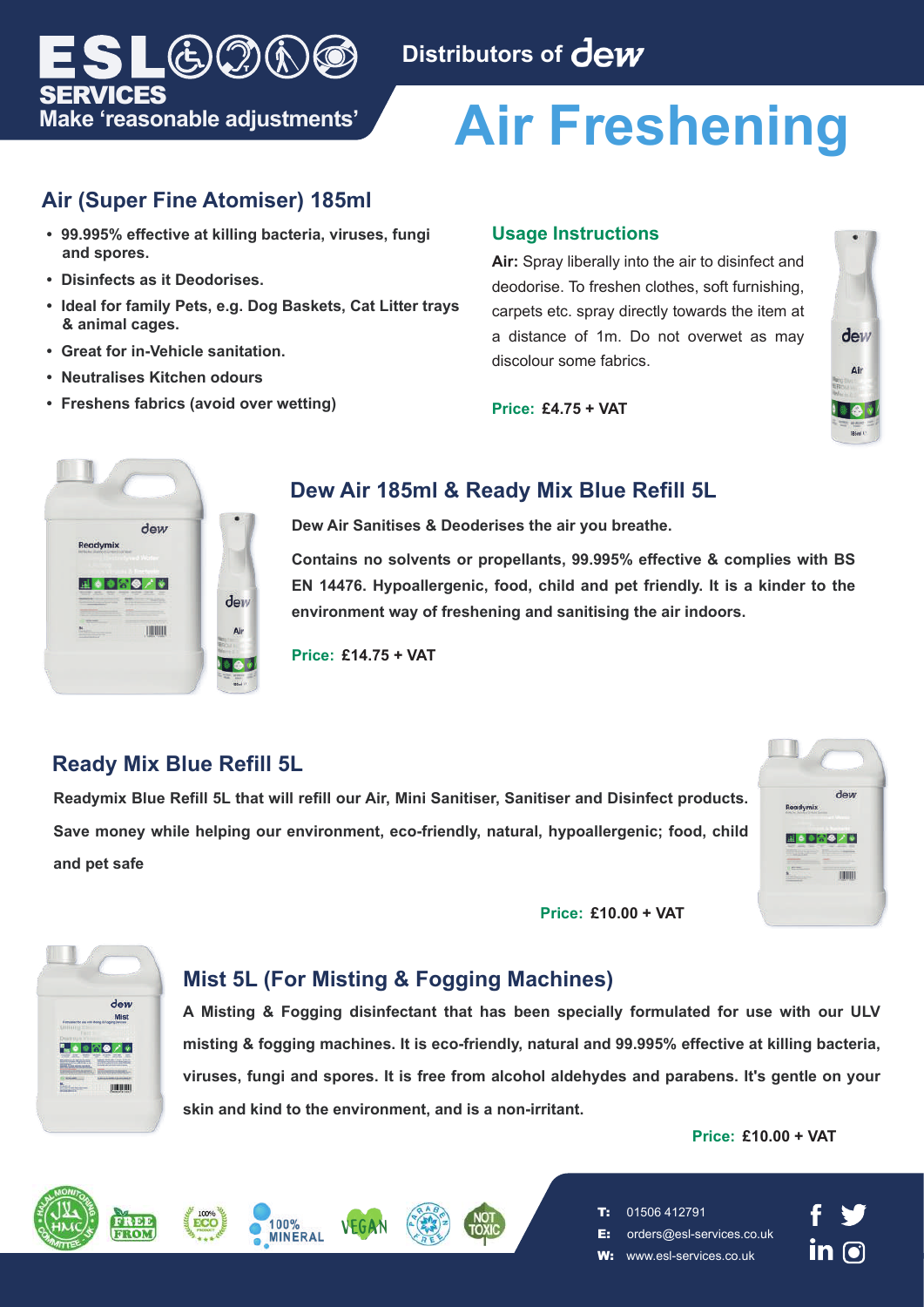

# **Air Freshening**



**Make 'reasonable adjustments'**

 $(\dot{\xi})$  $(\dot{\gamma})$ 

SERVICES

### **ULV Fogging Machine & Mist 5L x 4 Refills**

**Our Fogging machine uses an Ultra Low Volume Nebuliser that creates micro droplets. These droplets are dispersed into the air, float then slowly fall, disinfecting every surface as well as cleaning the air itself, resulting in a hygienically clean space where bacteria, spores, viruses, pollen etc. have been purged from the air. The C100+ ULV cold fogger has a 10M mains power lead and has been redesigned to offer the ultimate in fogging performance (includes 4 Dew 5L Mist). All our products are eco-friendly, natural, Price: £460.00 + VAT hypoallergenic; food, child and pet safe.**

# **ULV Fogging Machine & Mist 5L x 4 Refills**

**Using the latest in battery technology, the DC20 ULV fogger has been specially designed to produce up to 40 minutes of continuous fogging time with only 3 hours of charge time as standard. Features include a 2L tank, advanced 12V DC motor from LG electronics, two speed control and an adjustable nozzle producing droplet sizes between 5-30 microns. Thanks to its compact design, this fogger is ideal for spraying in smaller spaces including domestic properties as well as food preparation areas, car valets and offices. In addition, the power can be halved reducing noise levels, which is ideal for hospitals, nursing homes, and schools.safe.**



**Price: £675.00 + VAT**



**Price: £179.00 + VAT**

# **Home/Office Wi-Fi Mister c/w Mist 5L x 2**

- **Wall-mounted or free-standing**
- **3 levels of mist control**
- **Covers areas up to 50 Square Metres approx.**
- **Timer function**
- **Low solution notification**
- **Adjustable humidity display**
- **2L Capacity tank**
- **3M Cable length**
- **WiFi link function (controlled via app)**
- **Automatic schedule (controlled via app)**
- **Suitable for use in all environments**









- T: 01506 412791
- E: orders@esl-services.co.uk
- www.esl-services.co.uk

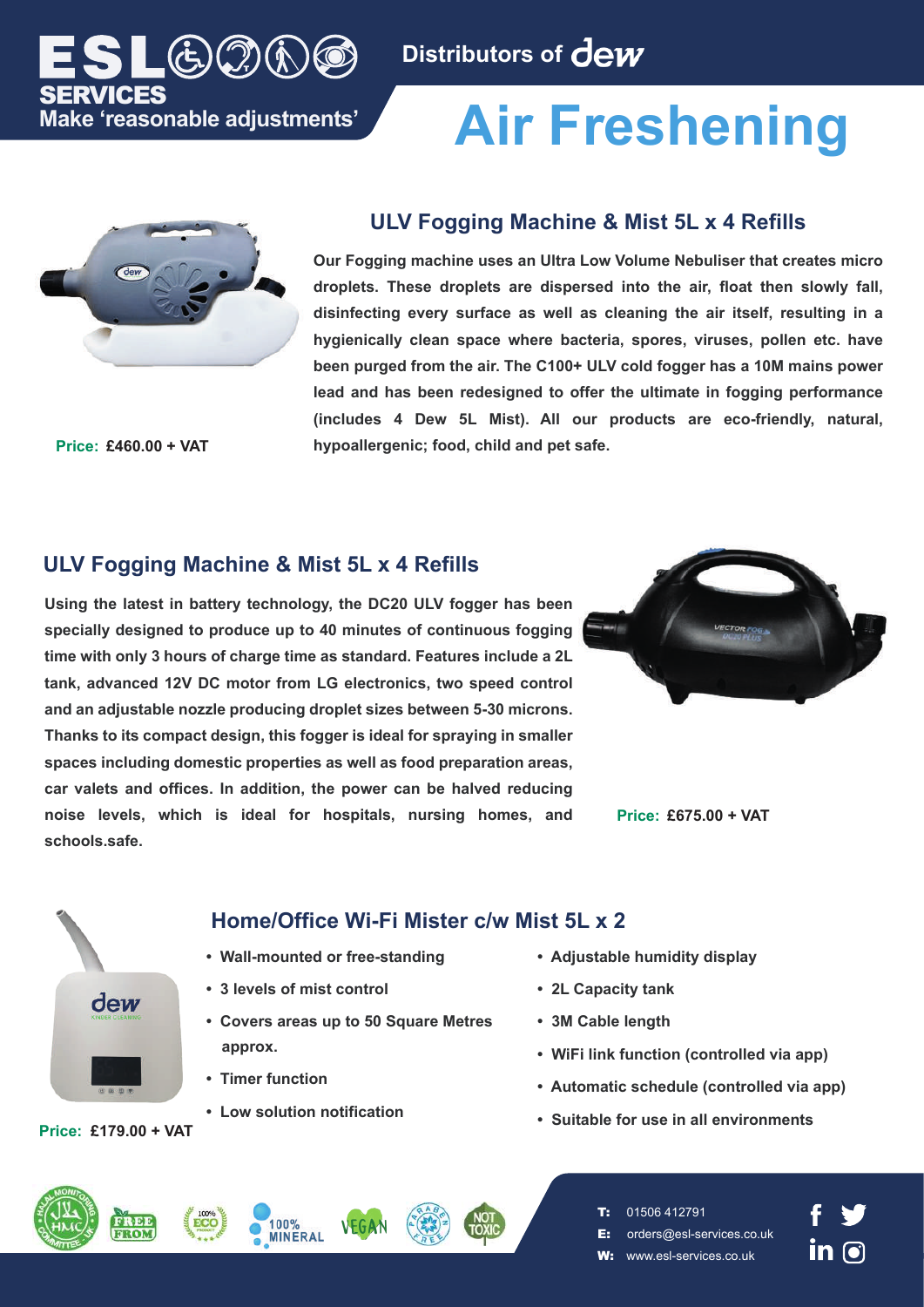# **Air Freshening**

# **FogPod Pro Max Electrostatic Fogger c/w Mist 5L x 2**

**The FogPod™ PRO MAX uses electrostatic technology that makes the solution bond to surfaces easier and more effectively.**

 $_{\text{L}}\text{G}(\mathfrak{I})(\mathfrak{h})$  (c)

**Make 'reasonable adjustments'**

SERVICES

**By giving the solution a positive charge, the droplets from the PRO MAX are then attracted to surfaces due to their negative charge. This creates a stronger level of coverage and allows the solution to reach areas potentially missed by standard fogging. The positive-negative charge causes the solution to 'wrap around' round surfaces giving it better coverage**

- **Electrostatic Charge With 7000V electrostatic voltage**
- **PRO MAX delivers a 360° coverage on all surfaces through electrostatic attraction.**
- **4.0 Ah Lithium Battery Cordless fogger allows you to move without restriction.**
- **Device requires 1.5 hours for basic charge and 5-6 hours to fully charge.**
- **650ml Tank 3.9 lbs fuselage.**
- **A tank of fluid allows you to spray up to 2500 square feet with a spray range distance of 8-9.8ft**



**Price: £266.65 + VAT**



# **Desk/Vehicle IR Misting Machine c/w Mist 2.5L**

**The IR Misting Machine can be used personally or in your vehicle. Ideal for use on the move due to it being rechargeable via USB lead provided. By your office desk or in your vehicle, this Mister when used with Dew Mist, disperses a completely harmless Mist which Sanitises the surrounding air that you breathe. Perfect for desks, cars, vans, taxis and vehicle fleets. The Mister comes with a 2.5L Dew Mist Refill. All our products are eco-friendly, natural, hypoallergenic; food, child and pet safe.**

#### **Price: £33.35 + VAT**









- E: orders@esl-services.co.uk
- www.esl-services.co.uk

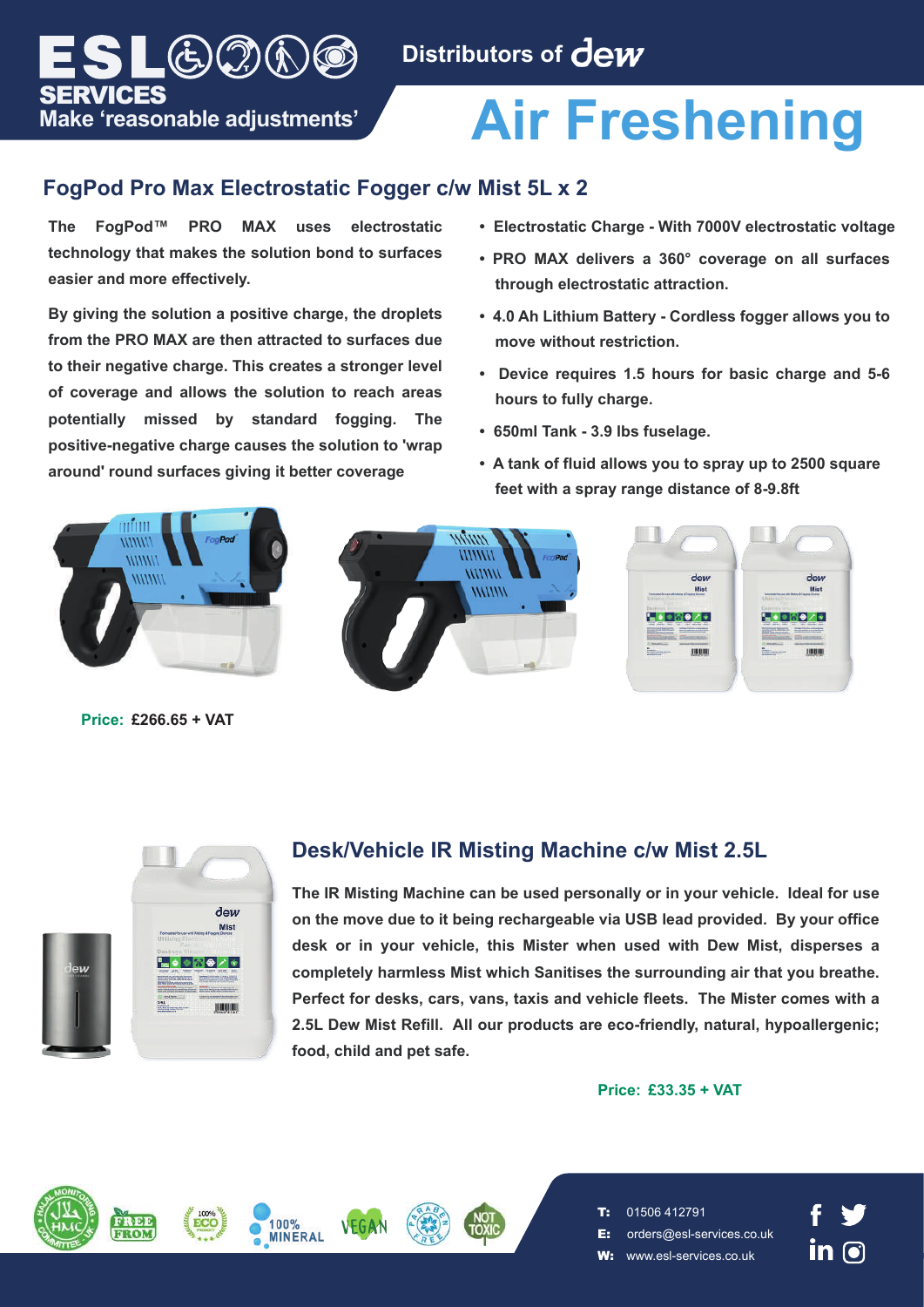

### SERVICES **Make 'reasonable adjustments'**

 $\Theta$ 

# **Sanitisers**



# **Sanitiser 500ml**

- **99.995% effective at killing bacteria, viruses, fungi and spores.**
- **Our Hand Sanitiser works in seconds.**
- **Eco-friendly & natural**
- **Free from alcohol aldehydes and parabens.**
- **pH Skin Compatible, moisturises your hands. It's gentle on your skin kind to the environment, and is a non-irritant**

**Price: £3.75 + VAT**

**• Hard Touch Surf • Worktops • Sinks • Toilets** *Kitchen Worktops:* **Spray and leave for 1 minute, then wipe down or leave to dry.** *Sinks & Drains:* **Direct down waste pipe to keep germ free.**  *Toilets:* **Direct around the bowl last thing at night for a germ free toilet.**  *Antiseptic:* **For antibacterial skin cleansing, simply spray directly on the skin and allow to dry naturally.** 

**• Hands** *Note:* **On all surfaces always spot test and wipe off after 5 mins of application if any reaction is observed Price:** £3.75 + VAT

| <b>Disinfect 500ml</b> |                       |           |
|------------------------|-----------------------|-----------|
|                        | • Hard Touch Surfaces | dew       |
|                        | • Worktops            |           |
|                        | • Sinks               |           |
|                        | • Toilets             | Disinfect |
|                        | • Hands               |           |
|                        |                       |           |

dew **Dearbumiv BI 4020/5 TOTAL** 

# **Ready Mix Blue Refill 5L**

**INFRAI** 

**Readymix Blue Refill 5L that will refill our Air, Mini Sanitiser, Sanitiser and Disinfect products. Save money while helping our environment, eco-friendly, natural, hypoallergenic; food, child and pet safe**

**Price: £10.00 + VAT**









T: 01506 412791

E: orders@esl-services.co.uk

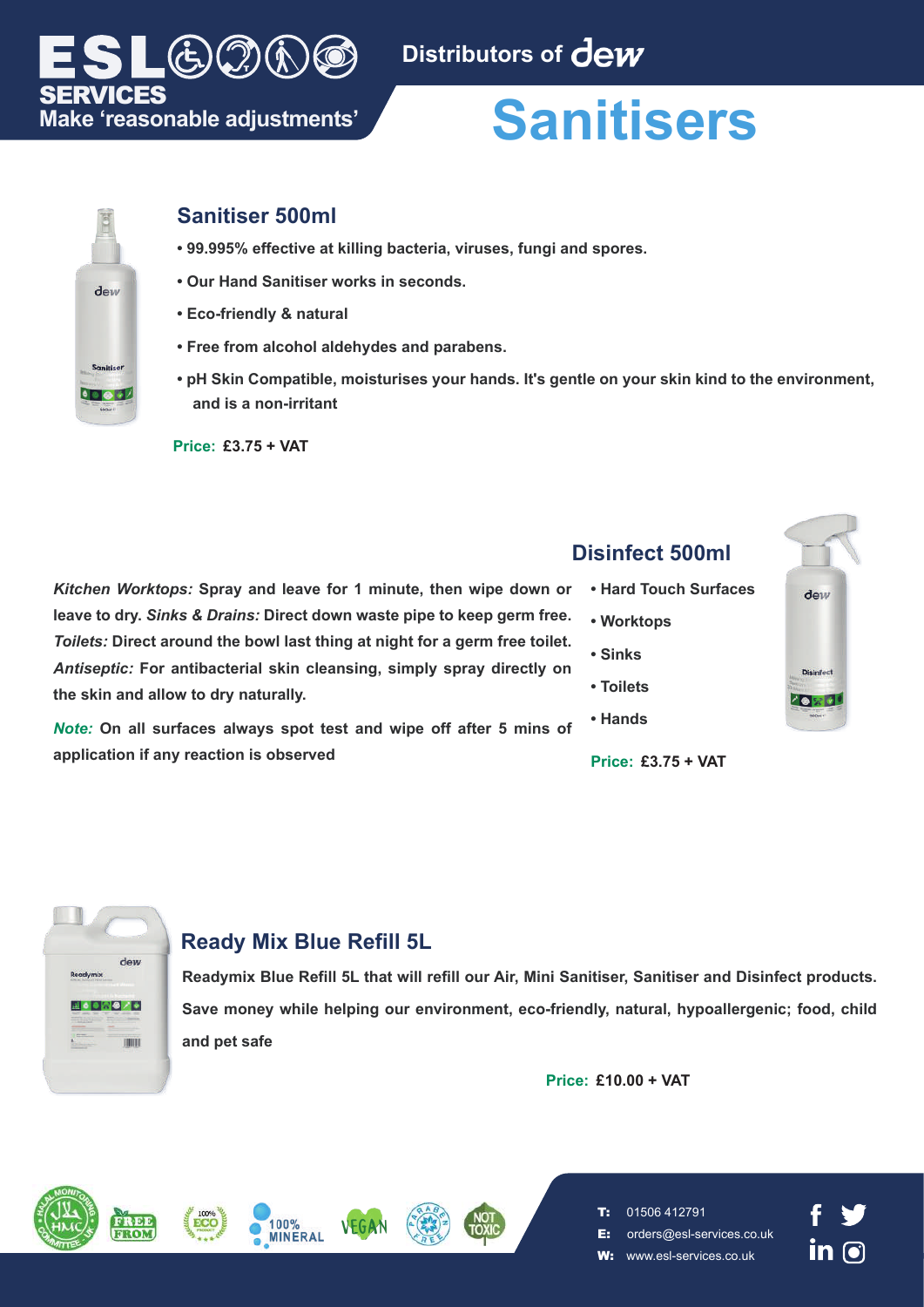

# **Sanitisers**



### **Sanitiser Dispenser - Wall Mounted c/w Refill Pouch 1L**

**Use Dew Sanitiser in the workplace with this wall mounted dispenser. Refill pouches are not refillable to prevent onsite tampering. With Dew Sanitiser you get up to 4 times as many applications compared to standard gels. Dew Sanitiser works in seconds. It is 99.995% effective at killing bacteria, viruses, fungi and spores. It is free from alcohol aldehydes, and parabens. Sanitiser is kind to your skin and the environment, and is a non-irritant. All our products are eco friendly eco-friendly, natural, hypoallergenic; food, child and pet safe. Price: £20.85 + VAT**

# **Pedal actuated, anti-viral hand sanitiser dispenser**

**Pedal actuated, anti-viral hand sanitiser dispenser designed for foaming sanitiser products.**

**Fill the reservoir with Readymix Blue Refill and this dispenser will dispense a dose of foamed product with no-touch required.**

**Simply place hands underneath the dispenser and use the foot pedal to trigger the dispenser to release the foamed liquid.**

**Branding is available at an extra £40.00 + VAT**



**Price: £180.00 + VAT**











- E: orders@esl-services.co.uk
- W: www.esl-services.co.uk